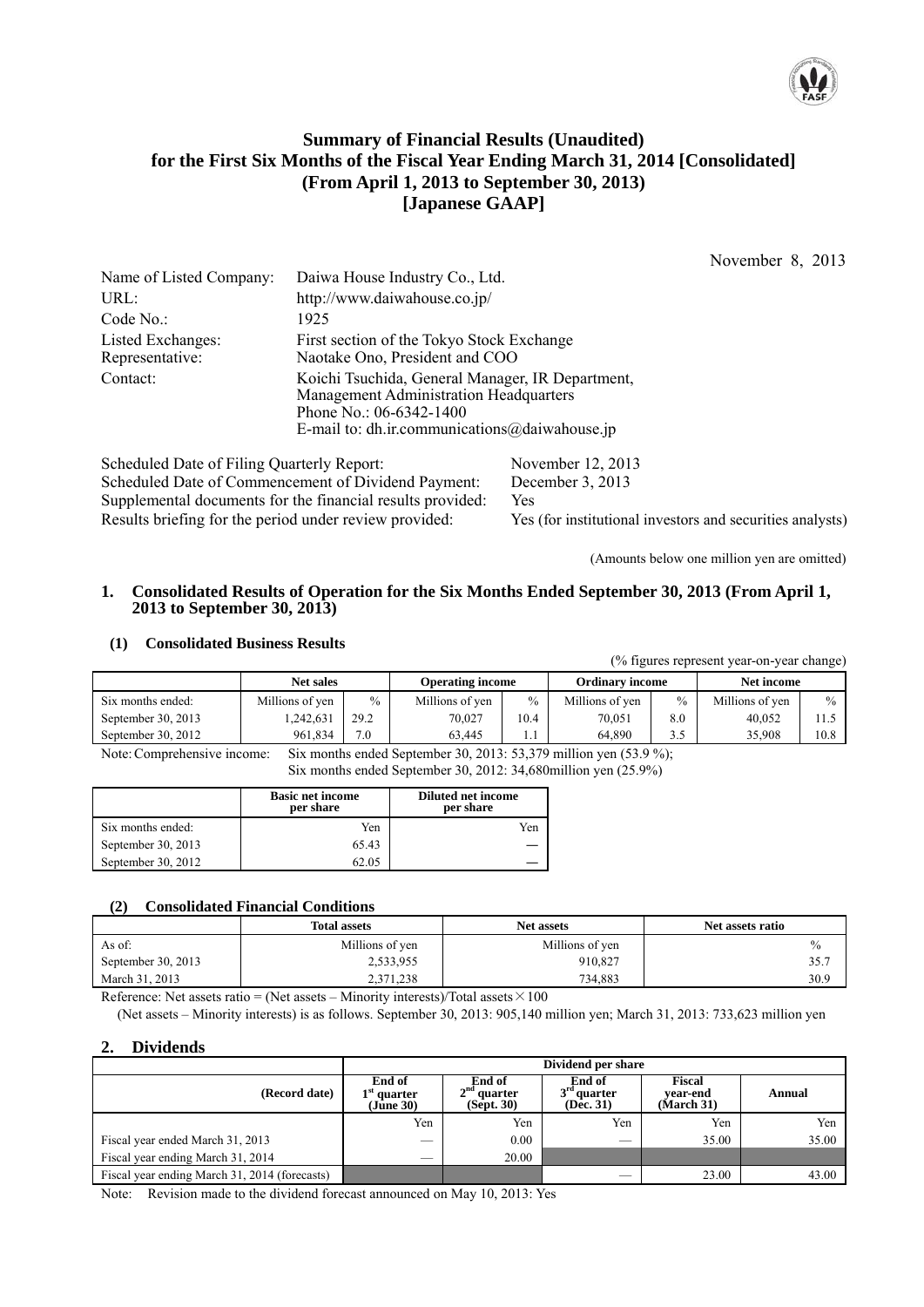#### **3. Consolidated Business Forecasts for the Fiscal Year Ending March 31, 2014 (From April 1, 2013 to March 31, 2014)**

(% figures represent year-on-year change)

|                                      | <b>Net sales</b> |               | <b>Operating income</b> |               | <b>Ordinary income</b> |               | Net income      |        | <b>Basic</b><br>net income<br>per share |
|--------------------------------------|------------------|---------------|-------------------------|---------------|------------------------|---------------|-----------------|--------|-----------------------------------------|
|                                      | Millions of yen  | $\frac{0}{0}$ | Millions of yen         | $\frac{0}{0}$ | Millions of yen        | $\frac{0}{0}$ | Millions of yen | $\%$ . | Yen I                                   |
| Fiscal year ending<br>March 31, 2014 | 2.550.000        | 27.0          | 150.000 l               | 17.2          | 143,000                | (1.6)         | 88,000          | 32.8   | 138.84                                  |

Note: Revision made to business forecasts announced on May 10, 2013: Yes

#### **Notes:**

- **(1) Changes in Significant Subsidiaries during the period under review (This refers to changes in specified subsidiaries associated with changes in the scope of consolidation.): None**
- **(2) Application of Accounting Methods Unique to the Preparation of the Quarterly Consolidated Financial Statements: None**
- **(3) Changes of Accounting Policies Applied, Changes in Accounting Estimates and Retrospective Restatement**
- **1) Changes of accounting policies applied due to amendment of accounting standards: None**
- **2) Changes of accounting policies due to reasons other than 1): None**
- **3) Changes in accounting estimates: None**
- **4) Retrospective restatement: None**

#### **(4) Number of Issued and Outstanding Shares (Common Stock)**

#### **1) Number of shares at the end of the period (including treasury stock)**

|                                                                                 | As of September 30, 2013                             |                    | 660,421,851 shares   As of March 31, 2013 | 599,921,851 shares |
|---------------------------------------------------------------------------------|------------------------------------------------------|--------------------|-------------------------------------------|--------------------|
|                                                                                 | 2) Number of treasury stock at the end of the period |                    |                                           |                    |
|                                                                                 | As of September 30, 2013                             |                    | 1,276,091 shares   As of March 31, 2013   | 21,248,944 shares  |
| 3) Average number of shares during the period (for the six months under review) |                                                      |                    |                                           |                    |
|                                                                                 | Six months ended<br>September 30, 2013               | 612,107,574 shares | Six months ended<br>September 30, 2012    | 578,705,592 shares |

#### **\* Presentation of implementing the quarterly review procedures**

As of the time when the quarterly financial results are disclosed, the Group have not completed the reviewing (checking) procedures for quarterly consolidated financial statements as laid down by the Financial Instruments and Exchange Law.

#### **\* Remarks on appropriate use of forecasted results of operation and other special matters**

#### **(Notes regarding forward-looking statements)**

Consolidated business forecasts are based on assumptions in light of the information available as of the date of announcement of this material and the factors of uncertainty that may possibly impact the future results of operation. These statements do not mean that the Company pledges to realize such statements. Actual results may differ significantly from those presented herein as a consequence of numerous factors such as the financial market, economic conditions, competitor situations and fluctuations in land prices.

Please refer to the section of "1. Qualitative Information Regarding Consolidated Results for the First Six Months under Review (3) Business Forecasts" of "the Attached Material" on page 5 for the suppositions that form the assumptions for business forecasts.

#### **(Obtaining supplementary explanatory materials)**

The Company plans to hold a briefing for analysts and institutional investors on November 8, 2013. Relevant financial materials at the briefing will be posted on our official website at the same time.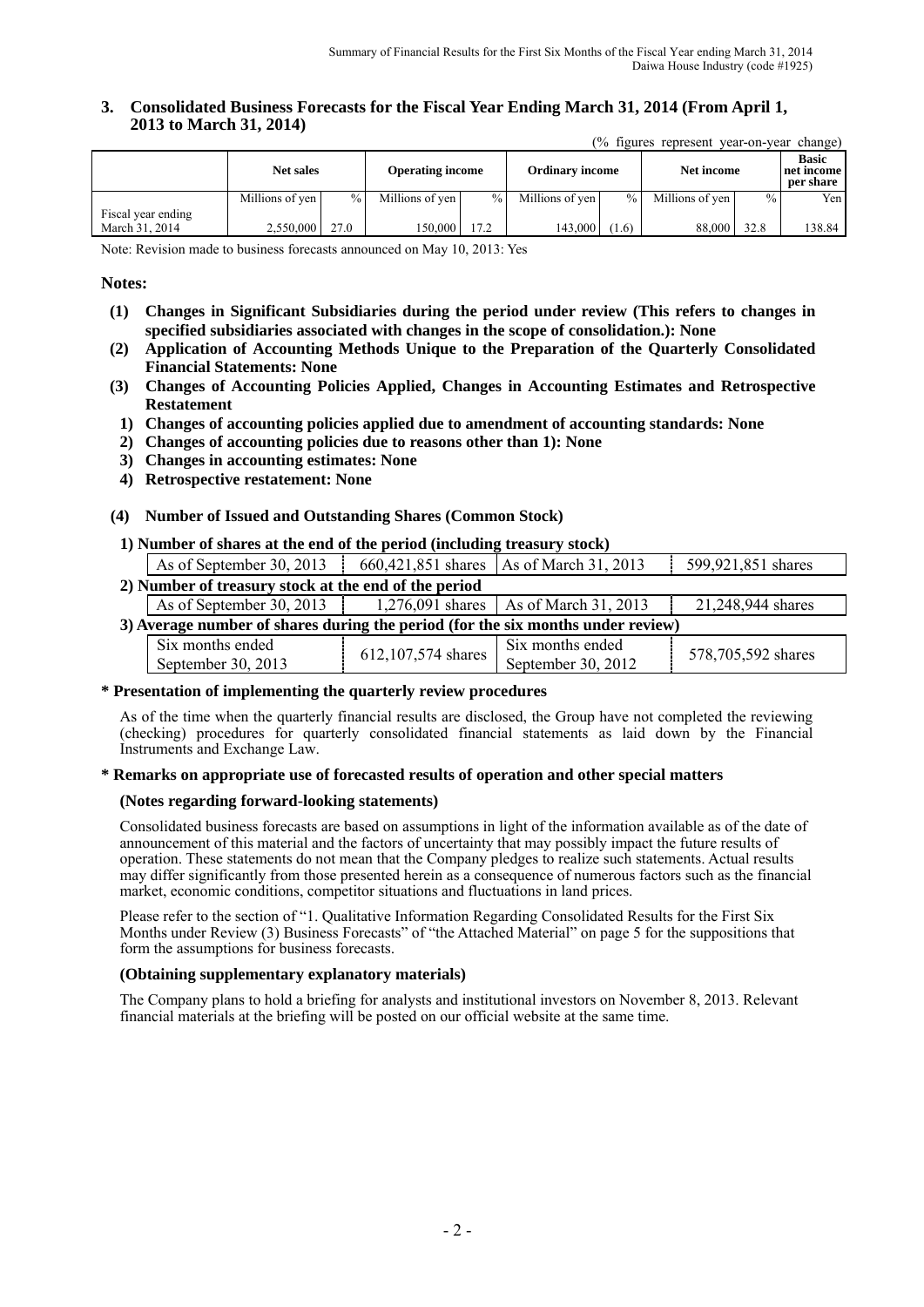# **Contents of the Attached Material**

| 1. Qualitative Information Regarding Consolidated Results for the First Six Months under Review4 |  |
|--------------------------------------------------------------------------------------------------|--|
|                                                                                                  |  |
|                                                                                                  |  |
|                                                                                                  |  |
|                                                                                                  |  |
|                                                                                                  |  |
|                                                                                                  |  |
|                                                                                                  |  |
|                                                                                                  |  |
|                                                                                                  |  |
|                                                                                                  |  |
|                                                                                                  |  |
|                                                                                                  |  |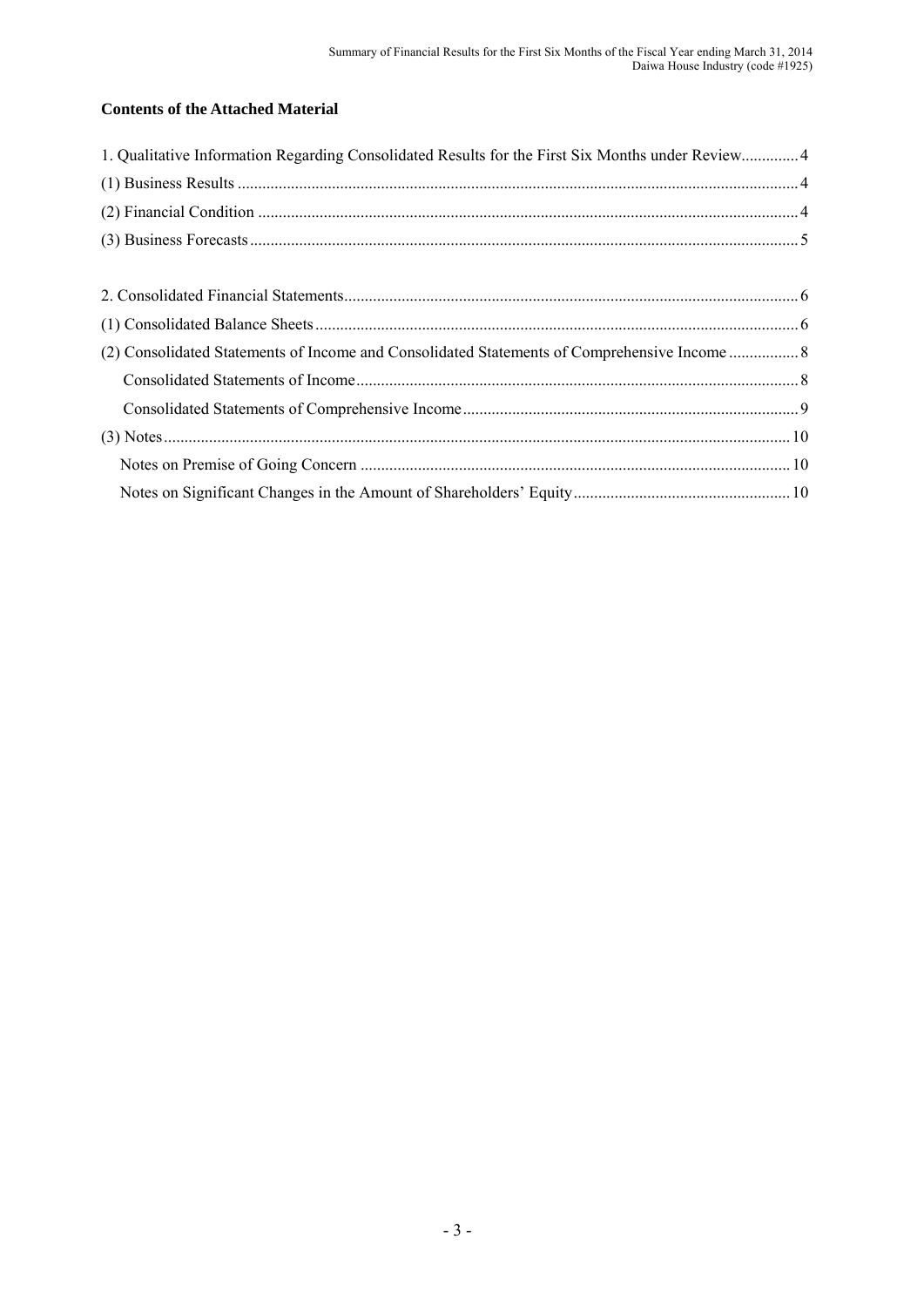## **1. Qualitative Information Regarding Consolidated Results for the First Six Months under Review**

## **(1) Business Results**

During the first six months of fiscal 2013 ending March 31, 2014, the Japanese economy maintained a modest recovery after bottoming out at the end of the 2012 under the impetus of Prime Minister Shinzo Abe's anti-deflationary policies and other growth policies and recovery in the global economy. However, in finance, uncertainties about the future remained, with stock price volatility and rising long-term interest rates among the causes for concern.

In the housing industry, the picture remained encouraging. During the period under review, the number of new housing starts increased compared with the same month of the previous year for the thirteenth consecutive month starting from September 2012, due partly to a rebound in consumer confidence based on improved economic sentiment, anticipated high interest rates, and a last-minute demand surge before the consumption tax increase scheduled for April 1, 2014.

Under these conditions, the Daiwa House Group launched the Fourth Medium-Term Management Plan, which covers the three years beginning from fiscal 2013.

In the first six months under review, with its three-year investment plan totaling 650 billion yen (breakdown: 400 billion yen for real-estate development, 50 billion yen for overseas, 50 billion yen for M&A, and 150 billion yen for capital expenditure program) the Daiwa House Group issued new shares of common stock in a public offering, and the retirement of treasury stock, and issued new shares through third-party allotment, thereby raising a total of approximately 138,228 million yen in new funds that the Group will focus on investing in real-estate development in its three priority investment fields of the Rental Housing Business , the Commercial Facilities Business, and the Logistics, Business and Corporate Facilities Business.

In June 2013, the Daiwa House Group converted Cosmos Initia Co. Ltd. into a subsidiary as a measure to strengthen and expand the Condominiums Business, and converted Daiyoshi Trust Co., Ltd. into a subsidiary in preparation for full-scale entry into the parking business.

As a result, for the first six months under review, on a consolidated basis, Daiwa House Industry recorded net sales of 1,242,631 million yen (up 29.2% year on year). Ordinary income came to 70,051 million yen (up  $8.0\%$ ), and net income came to  $40,052$  million yen (up  $11.5\%$ ).

# **(2) Financial Condition**

Total assets at the end of the reporting six-month period, on a consolidated basis, totaled 2,533,955 million yen, an increase of 162,717 million yen compared with 2,371,238 million yen at the previous fiscal year-end. This was primarily due to an increase in inventories from the conversion of Cosmos Initia Co., Ltd. into a subsidiary and the purchase of property, plant and equipment in the Logistics, Business and Corporate Facilities Business.

Total liabilities at the end of the reporting six-month period, on a consolidated basis, totaled 1,623,127 million yen, a decrease of 13,226 million yen compared with 1,636,354 million yen at the previous fiscal year-end. This was primarily due to payment of notes and accounts payables for construction contracts and other, and income taxes payable.

Total net assets at the end of the reporting six-month period, on a consolidated basis, totaled 910,827 million yen, an increase of 175,943 million yen compared with 734,883 million yen at the previous fiscal year-end. This was primarily due to recording of net income for the reporting period of 40,052 million yen and the raising of funds from the issuance of new shares and the retirement of treasury stock.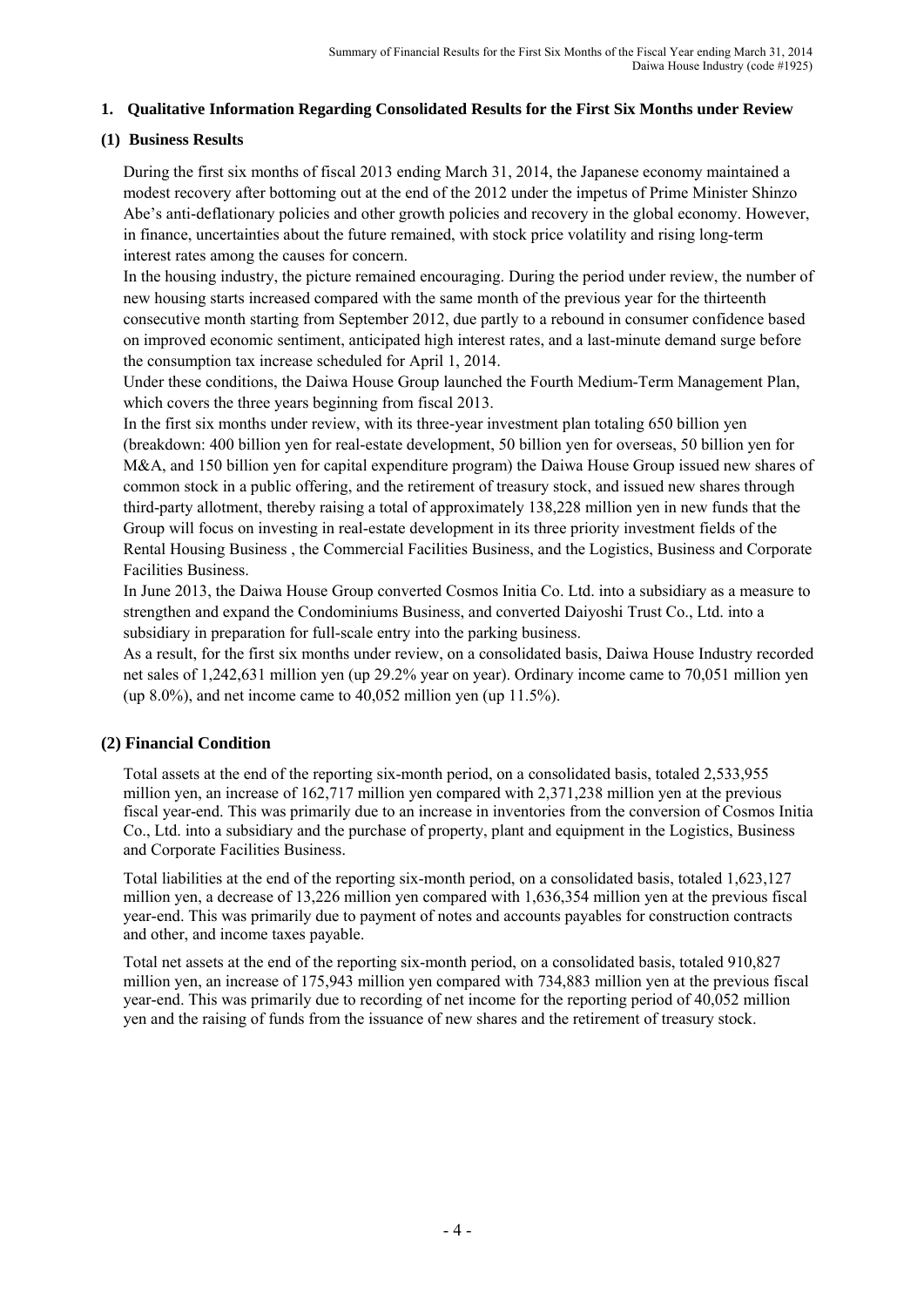## **(3) Business Forecasts**

The consolidated business forecast for net sales and operating income for the fiscal year ending March 31, 2014, has been revised due to the conversion of Cosmos Initia Co., Ltd. into a subsidiary as a means to strengthen and expand the Condominiums Business, and strong performance in the Rental Housing Business, the Commercial Facilities Business, and other business segments.

**Consolidated Business Forecasts for the Fiscal Year Ending March 31, 2014 (April 1, 2013 to March 31, 2014)** 

|                                                                               | <b>Net sales</b> | Operating<br>income | Ordinary<br>income | Net income      | <b>Basic net</b><br>income<br>per share |
|-------------------------------------------------------------------------------|------------------|---------------------|--------------------|-----------------|-----------------------------------------|
|                                                                               | Millions of yen  | Millions of yen     | Millions of yen    | Millions of yen | Yen                                     |
| Previous forecast (A)                                                         | 2,400,000        | 140,000             | 135,000            | 73,000          | 115.17                                  |
| Revised forecast (B)                                                          | 2,550,000        | 150,000             | 143,000            | 88,000          | 138.84                                  |
| Change $(B - A)$                                                              | 150,000          | 10,000              | 8,000              | 15,000          |                                         |
| Rate of change $(\% )$                                                        | 6.3              | 7.1                 | 5.9                | 20.5            |                                         |
| Previous<br>(Ref.)<br>fiscal<br>year results (FY)<br>ended<br>March 31, 2013) | 2,007,989        | 128,024             | 145,395            | 66,274          | 114.52                                  |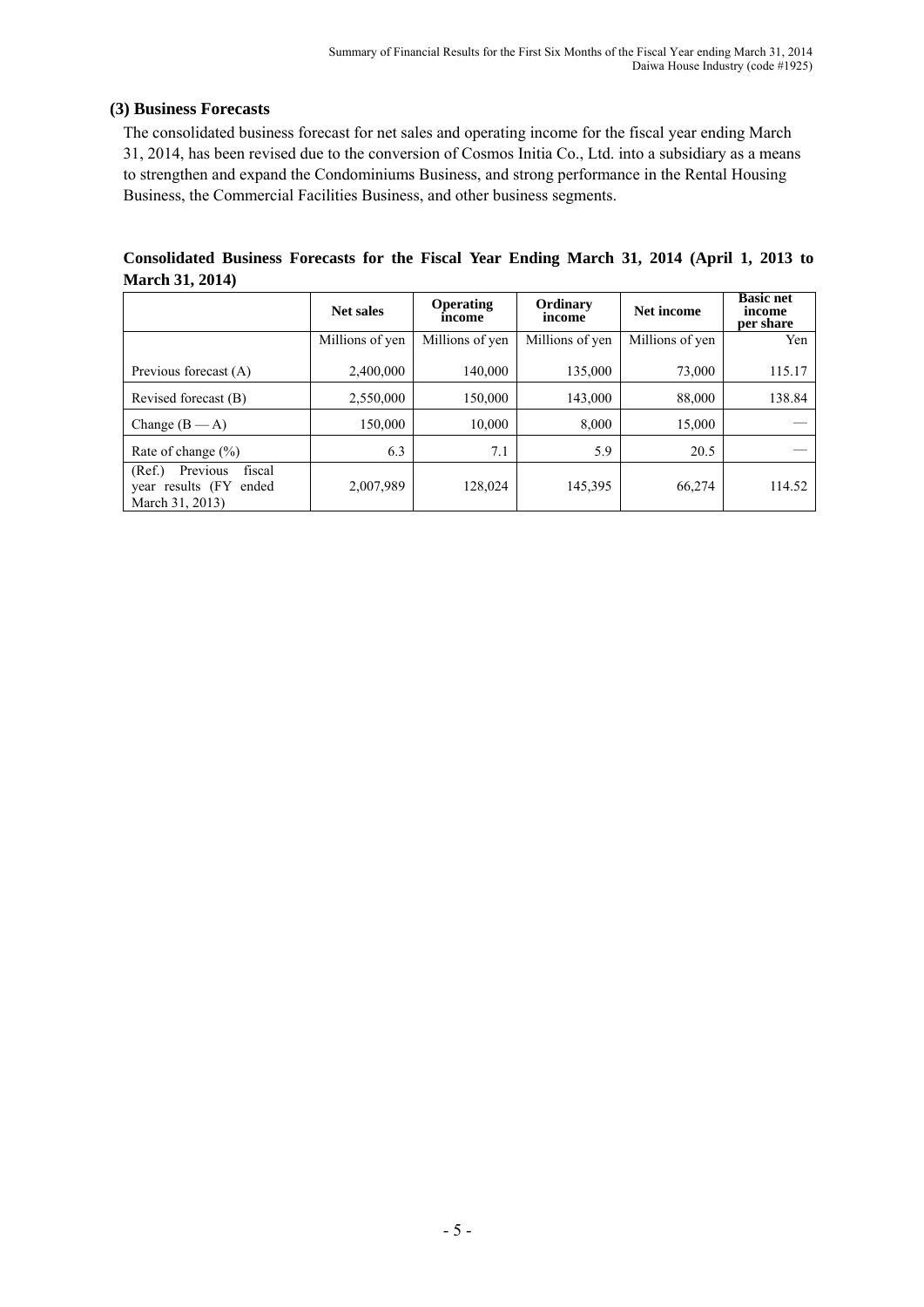### **2. Consolidated Financial Statements**

### **(1) Consolidated Balance Sheets**

|                                              |                      | (Millions of yen)        |
|----------------------------------------------|----------------------|--------------------------|
|                                              | As of March 31, 2013 | As of September 30, 2013 |
| Assets                                       |                      |                          |
| Current assets                               |                      |                          |
| Cash and deposits                            | 248,799              | 253,846                  |
| Notes and accounts receivable from completed | 189,770              | 191,884                  |
| construction contracts and other             |                      |                          |
| Short-term investment securities             | 8                    | 23                       |
| Costs on uncompleted construction contracts  | 21,712               | 25,173                   |
| Real estate for sale                         | 302,635              | 315,237                  |
| Real estate for sale in process              | 47,752               | 62,954                   |
| Land for development                         | 1,332                | 1,332                    |
| Merchandise and finished goods               | 14,035               | 13,813                   |
| Work in process                              | 5,435                | 8,440                    |
| Raw materials and supplies                   | 5,680                | 5,686                    |
| Other                                        | 147,332              | 153,247                  |
| Allowance for doubtful accounts              | (2,949)              | (3,374)                  |
| Total current assets                         | 981,546              | 1,028,265                |
| Noncurrent assets                            |                      |                          |
| Property, plant and equipment                |                      |                          |
| Buildings and structures                     | 671,508              | 689,887                  |
| Accumulated depreciation                     | (326, 507)           | (332, 816)               |
| Buildings and structures, net                | 345,000              | 357,071                  |
| Land                                         | 396,353              | 454,464                  |
| Other                                        | 171,741              | 191,932                  |
| Accumulated depreciation                     | (110, 460)           | (110, 963)               |
| Other, net                                   | 61,280               | 80,969                   |
| Total property, plant and equipment          | 802,634              | 892,504                  |
| Intangible assets                            |                      |                          |
| Goodwill                                     | 49,652               | 51,322                   |
| Other                                        | 30,605               | 31,328                   |
| Total intangible assets                      | 80,258               | 82,650                   |
| Investments and other assets                 |                      |                          |
| Investment securities                        | 153,599              | 158,489                  |
| Lease and guarantee deposits                 | 190,543              | 195,349                  |
| Other                                        | 166,491              | 178,963                  |
| Allowance for doubtful accounts              | (3, 835)             | (2,268)                  |
| Total investments and other assets           | 506,799              | 530,534                  |
| Total noncurrent assets                      | 1,389,691            | 1,505,690                |
| Total assets                                 | 2,371,238            | 2,533,955                |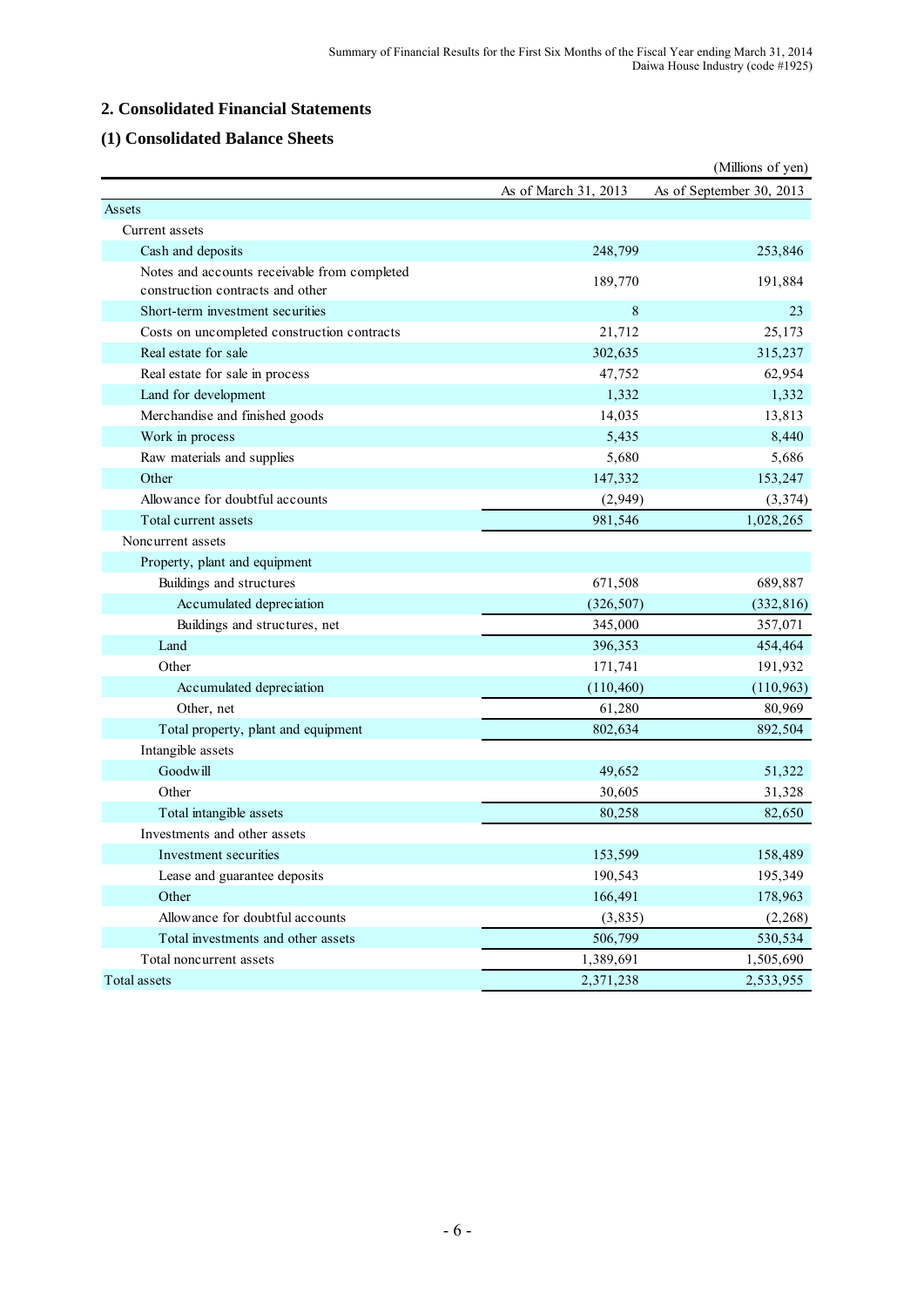|                                                                    |                      | (Millions of yen)        |
|--------------------------------------------------------------------|----------------------|--------------------------|
|                                                                    | As of March 31, 2013 | As of September 30, 2013 |
| Liabilities                                                        |                      |                          |
| Current liabilities                                                |                      |                          |
| Notes and accounts payable for construction contracts<br>and other | 337,767              | 257,650                  |
| Short-term loans payable                                           | 7,495                | 13,648                   |
| Current portion of bonds payable                                   | 53                   | 123                      |
| Current portion of long-term loans payable                         | 38,987               | 62,986                   |
| Income taxes payable                                               | 33,051               | 29,091                   |
| Advances received                                                  | 37,581               | 42,602                   |
| Advances received on uncompleted construction<br>contracts         | 60,166               | 79,292                   |
| Provision for bonuses                                              | 30,038               | 32,631                   |
| Provision for warranties for completed construction                | 6,695                | 6,583                    |
| Asset retirement obligations                                       | 1,585                | 1,569                    |
| Other                                                              | 164,129              | 171,034                  |
| Total current liabilities                                          | 717,551              | 697,212                  |
| Noncurrent liabilities                                             |                      |                          |
| Bonds payable                                                      | 130,667              | 130,870                  |
| Long-term loans payable                                            | 197,585              | 181,842                  |
| Long-term lease and guarantee deposits                             | 226,683              | 233,842                  |
| Provision for retirement benefits                                  | 210,341              | 213,414                  |
| Asset retirement obligations                                       | 24,777               | 26,009                   |
| Other                                                              | 128,747              | 139,935                  |
| Total noncurrent liabilities                                       | 918,803              | 925,915                  |
| <b>Total liabilities</b>                                           | 1,636,354            | 1,623,127                |
| Net assets                                                         |                      |                          |
| Shareholders' equity                                               |                      |                          |
| Capital stock                                                      | 110,120              | 161,699                  |
| Capital surplus                                                    | 226,824              | 294,632                  |
| Retained earnings                                                  | 404,979              | 422,966                  |
| Treasury stock                                                     | (19,998)             | (1,209)                  |
| Total shareholders' equity                                         | 721,926              | 878,088                  |
| Accumulated other comprehensive income                             |                      |                          |
| Valuation difference on available-for-sale securities              | 24,326               | 25,366                   |
| Revaluation reserve for land                                       | (13, 160)            | (11, 349)                |
| Foreign currency translation adjustment                            | 531                  | 13,035                   |
| Total accumulated other comprehensive income                       | 11,697               | 27,052                   |
| Minority interests                                                 | 1,259                | 5,686                    |
| Total net assets                                                   | 734,883              | 910,827                  |
| Total liabilities and net assets                                   | 2,371,238            | 2,533,955                |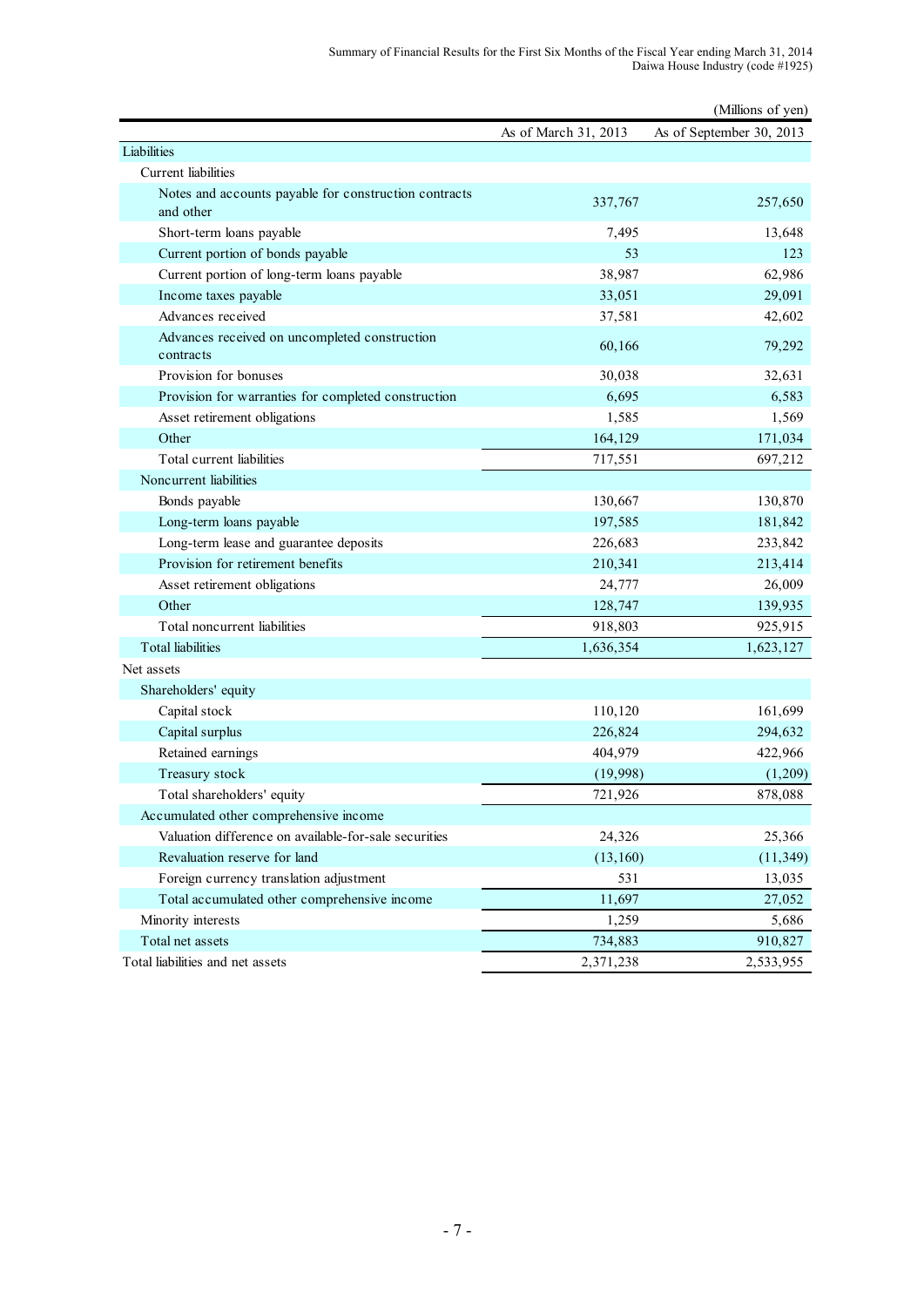# **(2) Consolidated Statements of Income and Consolidated Statements of Comprehensive Income**

# **(Consolidated Statements of Income)**

|                                                   |                                                                                         | (Millions of yen)                                                                       |
|---------------------------------------------------|-----------------------------------------------------------------------------------------|-----------------------------------------------------------------------------------------|
|                                                   | Six months ended<br>September 30, 2012<br>(From April 1, 2012<br>to September 30, 2012) | Six months ended<br>September 30, 2013<br>(From April 1, 2013<br>to September 30, 2013) |
| Net sales                                         | 961,834                                                                                 | 1,242,631                                                                               |
| Cost of sales                                     | 758,559                                                                                 | 1,004,651                                                                               |
| Gross profit                                      | 203,275                                                                                 | 237,980                                                                                 |
| Selling, general and administrative expenses      | 139,829                                                                                 | 167,953                                                                                 |
| Operating income                                  | 63,445                                                                                  | 70,027                                                                                  |
| Non-operating income                              |                                                                                         |                                                                                         |
| Interest income                                   | 1,549                                                                                   | 1,894                                                                                   |
| Dividends income                                  | 994                                                                                     | 1,193                                                                                   |
| Equity in earnings of affiliates                  | 1,255                                                                                   | 593                                                                                     |
| Miscellaneous income                              | 2,925                                                                                   | 2,868                                                                                   |
| Total non-operating income                        | 6,723                                                                                   | 6,549                                                                                   |
| Non-operating expenses                            |                                                                                         |                                                                                         |
| Interest expenses                                 | 2,853                                                                                   | 2,302                                                                                   |
| Miscellaneous expenses                            | 2,424                                                                                   | 4,224                                                                                   |
| Total non-operating expenses                      | 5,278                                                                                   | 6,526                                                                                   |
| Ordinary income                                   | 64,890                                                                                  | 70,051                                                                                  |
| Extraordinary income                              |                                                                                         |                                                                                         |
| Gain on sales of noncurrent assets                | 37                                                                                      | 1,086                                                                                   |
| Gain on sales of investment securities            | $\theta$                                                                                | 23                                                                                      |
| Gain on amortization of prior service cost        | 204                                                                                     |                                                                                         |
| Gain on step acquisitions                         |                                                                                         | 93                                                                                      |
| Other                                             |                                                                                         | $\boldsymbol{0}$                                                                        |
| Total extraordinary income                        | 241                                                                                     | 1,203                                                                                   |
| Extraordinary losses                              |                                                                                         |                                                                                         |
| Loss on sales of noncurrent assets                | 215                                                                                     | 557                                                                                     |
| Loss on retirement of noncurrent assets           | 610                                                                                     | 491                                                                                     |
| Impairment loss                                   | 58                                                                                      | 134                                                                                     |
| Loss on valuation of investment securities        | 7,025                                                                                   |                                                                                         |
| Other                                             | 14                                                                                      |                                                                                         |
| Total extraordinary losses                        | 7,923                                                                                   | 1.184                                                                                   |
| Income before income taxes and minority interests | 57,208                                                                                  | 70,070                                                                                  |
| Income taxes-current                              | 18,400                                                                                  | 29,366                                                                                  |
| Income taxes-deferred                             | 2,924                                                                                   | 1,037                                                                                   |
| Total income taxes                                | 21,324                                                                                  | 30,404                                                                                  |
| Income before minority interests                  | 35,883                                                                                  | 39,666                                                                                  |
| Minority interests in loss                        | (24)                                                                                    | (385)                                                                                   |
| Net income                                        | 35,908                                                                                  | 40,052                                                                                  |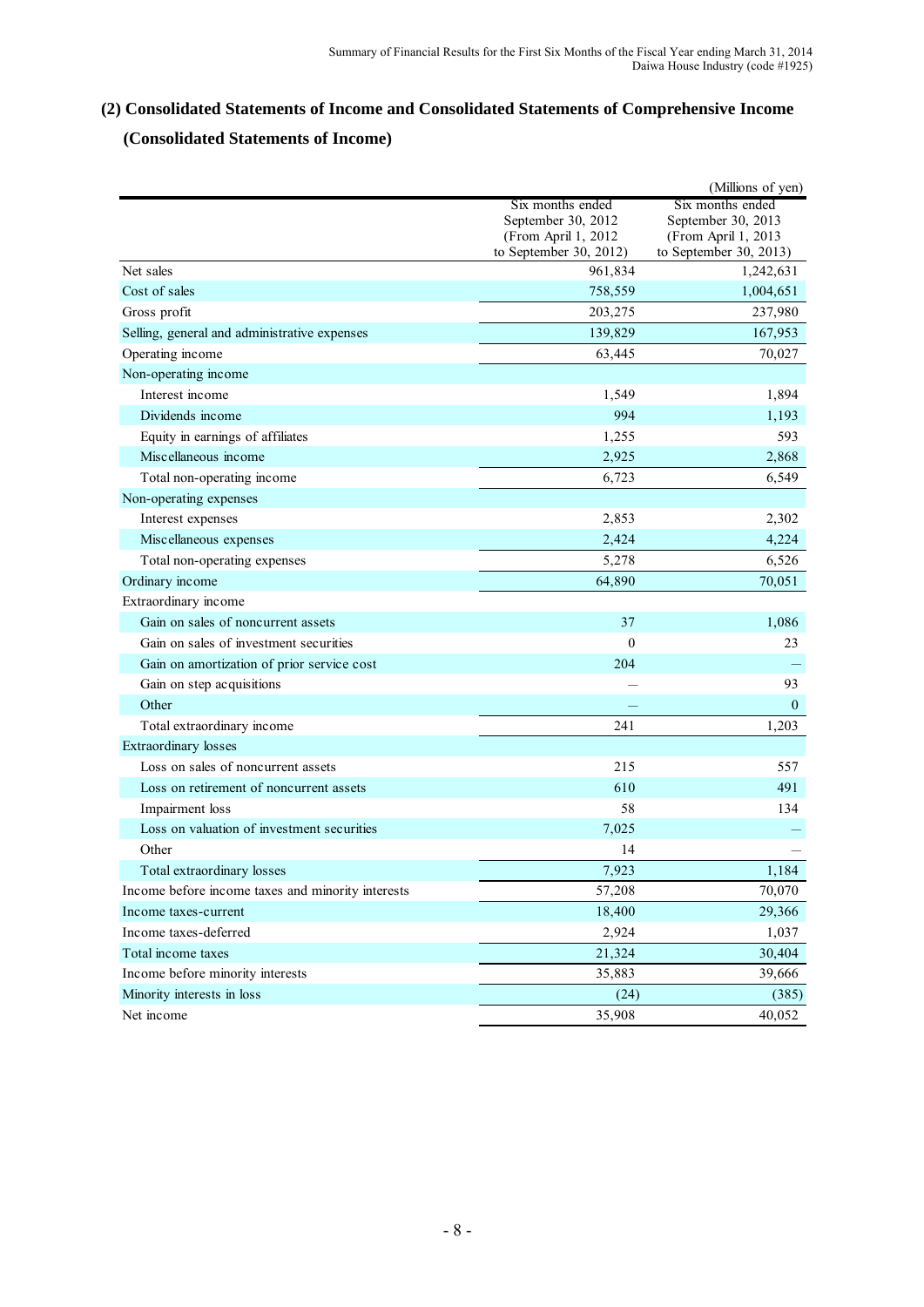# **(Consolidated Statements of Comprehensive Income)**

|                                                                                        |                                                                                          | (Millions of yen)                                                                        |
|----------------------------------------------------------------------------------------|------------------------------------------------------------------------------------------|------------------------------------------------------------------------------------------|
|                                                                                        | Six months ended<br>September 30, 2012<br>(From April 1, 2012)<br>to September 30, 2012) | Six months ended<br>September 30, 2013<br>(From April 1, 2013)<br>to September 30, 2013) |
| Income before minority interests                                                       | 35,883                                                                                   | 39,666                                                                                   |
| Other comprehensive income                                                             |                                                                                          |                                                                                          |
| Valuation difference on available-for-sale securities                                  | (1,705)                                                                                  | 973                                                                                      |
| Foreign currency translation adjustment                                                | 403                                                                                      | 6,465                                                                                    |
| Share of other comprehensive income of associates<br>accounted for using equity method | 99                                                                                       | 6,274                                                                                    |
| Total other comprehensive income                                                       | (1,203)                                                                                  | 13,713                                                                                   |
| Comprehensive income                                                                   | 34,680                                                                                   | 53,379                                                                                   |
| (Comprehensive income attributable to)                                                 |                                                                                          |                                                                                          |
| Comprehensive income attributable to shareholders<br>of the parent                     | 34,704                                                                                   | 53,596                                                                                   |
| Comprehensive income attributable to minority interests                                | (23)                                                                                     | (216)                                                                                    |